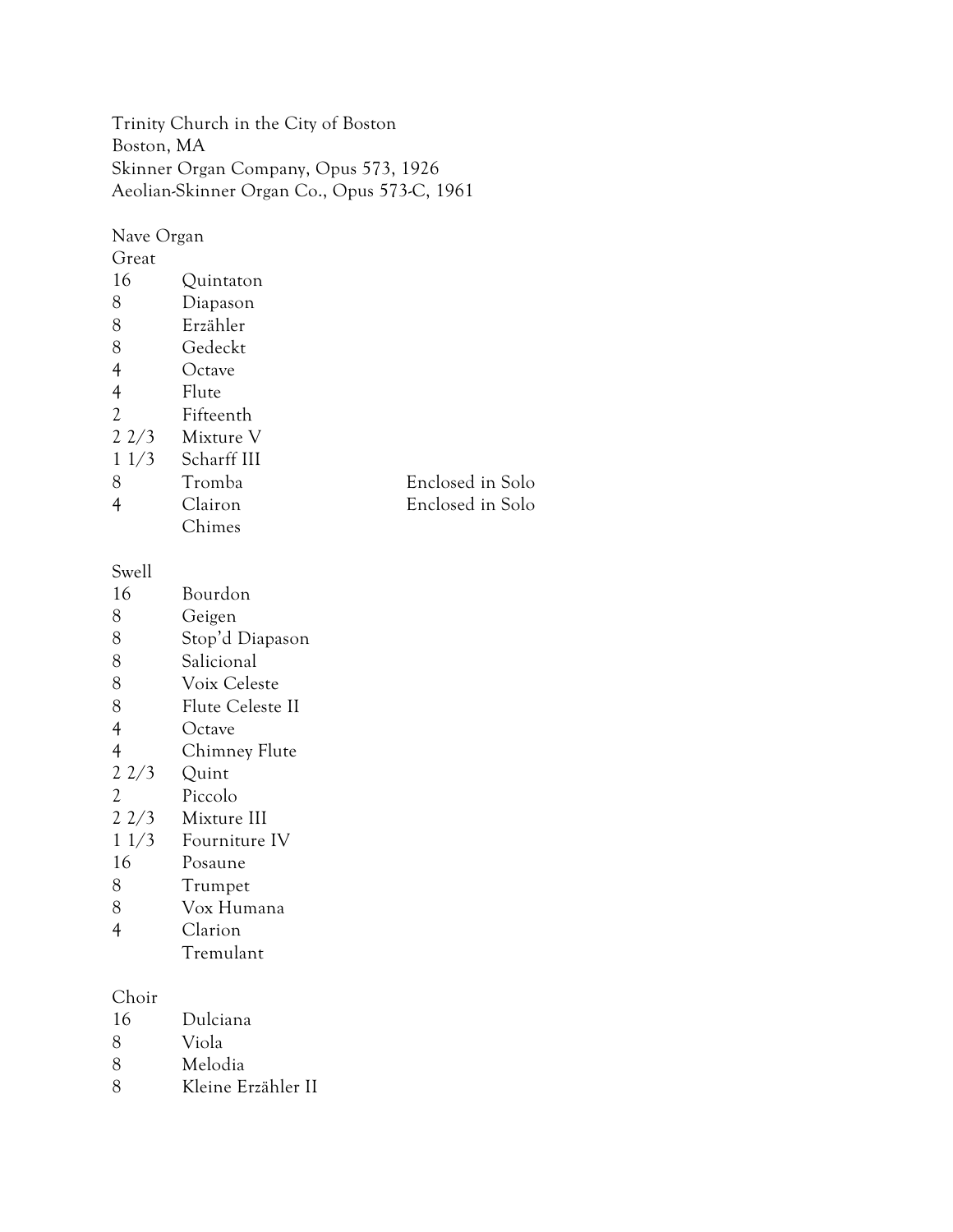| 4               | Octave                  |         |
|-----------------|-------------------------|---------|
| $\overline{4}$  | Flute d'Amour           |         |
| 22/3            | Nazard                  |         |
| $\overline{c}$  | Piccolo                 |         |
| 13/5            | Tierce                  |         |
| 1               | Mixture                 |         |
| 16              | Basson (TC)             | Ext     |
| 8               | Orchestral Oboe         |         |
| 8               | Corno di Bassetto       |         |
| $\overline{4}$  | Clairon                 |         |
|                 | Tremulant               |         |
| Solo (manual I) |                         |         |
| 16              | Contra Gamba            | Ext     |
| 8               | Gamba                   |         |
| 8               | Gamba Celeste           |         |
| 8               | Concert Flute           |         |
| $\overline{4}$  | Gambette                | Ext     |
| 8               | English Horn            |         |
| 8               | French Horn             |         |
|                 | Tremulant               |         |
| 8               | Bombarde                |         |
| 8               | <b>Festival Trumpet</b> |         |
|                 | Harp                    |         |
|                 | Celesta                 |         |
| Pedal           |                         |         |
| 32              | Violone                 | Digital |
| 32              | Bourdon                 |         |
| 32              | Untersatz               | Digital |
| 16              | Diapason                |         |
| 16              | Violone                 |         |
| 16              | Bourdon                 | Ext     |
| 16              | Quintaton               | Great   |
| 16              | Dulciana                | Choir   |
| 16              | Echo Bourdon            | Swell   |
| 8               | Octave                  | Ext     |
| 8               | Flute                   | Ext     |
| 8               | Still Gedeckt           | Swell   |
| $\overline{4}$  | Flute                   | Ext     |
| 22/3            | Mixture III             |         |
| 11/3            | Scharff III             | Ext     |

| 32             | Bourdon        |         |
|----------------|----------------|---------|
| 32             | Untersatz      | Digital |
| 16             | Diapason       |         |
| 16             | Violone        |         |
| 16             | Bourdon        | Ext     |
| 16             | Quintaton      | Great   |
| 16             | Dulciana       | Choir   |
| 16             | Echo Bourdon   | Swell   |
| 8              | Octave         | Ext     |
| 8              | Flute          | Ext     |
| 8              | Still Gedeckt  | Swell   |
| $\overline{4}$ | Flute          | Ext     |
| $2\frac{2}{3}$ | Mixture III    |         |
| 11/3           | Scharff III    | Ext     |
| 32             | Bombarde       | Digital |
| 32             | Contra Fagotto |         |
|                |                |         |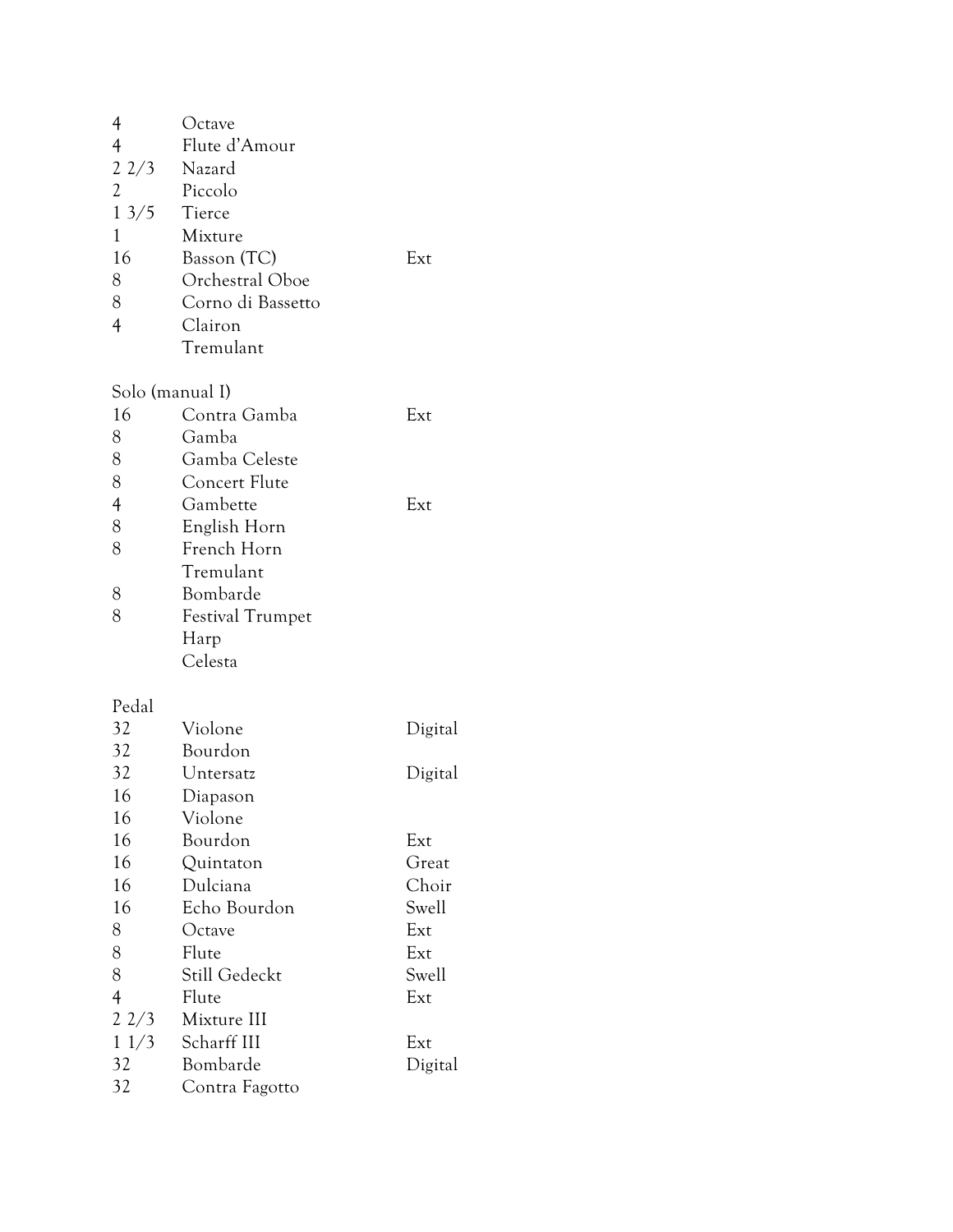| 16 | Trombone |       |
|----|----------|-------|
| 16 | Posaune  | Swell |
|    | Tromba   | Ext   |
|    | Clarion  | Ext   |
|    |          |       |

## Chancel Organ

| Great          |              |             |
|----------------|--------------|-------------|
| 8              | Principal    |             |
| 8              | Cor de Nuit  | Choir       |
| 8              | Clarabella   | Pedal/Swell |
| 8              | Spitz Viola  | Choir       |
| 4              | Octave       |             |
| $\overline{4}$ | Koppelflöte  | Choir       |
| 22/3           | Rohr Nasat   | Choir       |
| 2              | Zauberflöte  | Choir       |
| 13/5           | Terz         | Choir       |
| 11/3           | Plein Jeu IV |             |

## Swell

| 16             | Lieblich Gedeckt         | Ext |
|----------------|--------------------------|-----|
| 8              | Montre                   |     |
| 8              | Gedeckt                  |     |
| 8              | Viole da Gamba           |     |
| 8              | Viole Celeste            |     |
| 8              | Flute Celeste II         |     |
| $\overline{4}$ | Principal                |     |
| $\overline{4}$ | Chimney Flute            |     |
| 2              | Spillflöte               |     |
| 11/3           | Larigot                  |     |
| 1              | Sifflöte                 |     |
| $\overline{2}$ | Scharff IV               |     |
| 16             | Contre Trumpet           |     |
| 8              | Trompette                |     |
| 8              | Petite Trompette         | Ext |
| 4              | Clairon                  |     |
|                | Tremulant                |     |
| Choir          |                          |     |
| 16             | Dulciana                 | Ext |
| 8              | Spitz Viola              |     |
| $\circ$        | $C_{\text{out}}$ de Matt |     |

| 8 | Cor de Nuit      |  |
|---|------------------|--|
| 8 | Lieblich Gedeckt |  |
|   | Dulciana         |  |

8 Dulciana<br>8 Unda Ma Unda Maris